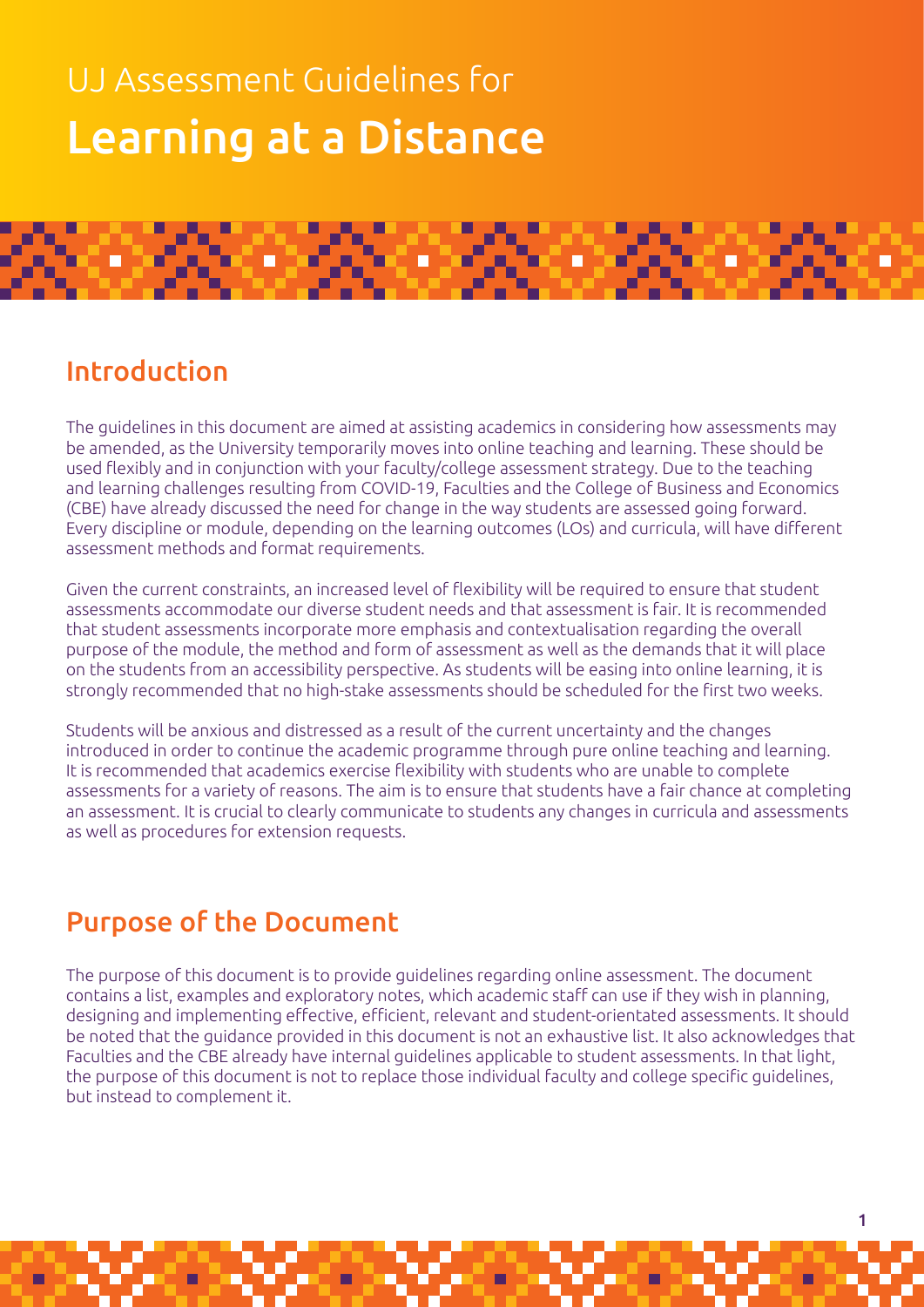# First Semester Examinations

The University has made an executive decision that no formal face to face examinations will take place in the first semester of 2020, except for modules where it is an absolute requirement. In the case where an examination is administered online, consideration must be given to students who are unable to participate, and alternative arrangements should be made. For all other modules, if the assessment was planned to take the form of an examination, it would be advisable to prepare and accommodate alternative assessment(s), which are summative in nature. These will have to be managed online, using the University's Learning Management System (LMS), Blackboard.

For the purpose of this document, all online activities such as assessments and assignments will be regarded as continuous assessments that contribute to a final mark. In cases where qualifications are linked to Professional Body requirements advice should be sought regarding assessment requirements and whether there is flexibility. Similarly, modules that have a practical component may require directives from the Professional Body regarding alternative methods or deferment. As such information becomes available please communicate with students.

### Rethinking Assessments

It is important to revisit the planned semester assessment(s) and consider how best to amend these to ensure that the assessment(s) are meaningful and manageable for students and staff. Specific emphasis should be placed on assessments being inclusive for students. A very important consideration is that assessments should be student centred especially within an online environment. Student centred does not mean jeopardising the quality of an assessment. It requires a student assessment to be relevant, meaningful, and concise, adding to the student's learning process and most importantly creating a scenario or context to which the student can relate.

There are two key steps to reviewing assessment:

- 1. Review the learning outcomes in the module and identify those which will be the focus for the current assessment; and
- 2. Review the module's current assessment methods.

Support and guidance are available to assist academic staff in reconsidering the module learning outcomes and current assessment methods to accommodate student needs within an online environment of assessment.

Below are some suggestions that academics developing online assessments should consider within the practices of the relevant faculty/college:

- 1. Ensure that work submitted by students to date, has been marked and marks have been uploaded.
- 2. Where necessary and indicated by your faculty/college, complete the module assessment change form template. It is essential to keep a record of all approved changes to assessments. Where the traditional June examination is replaced by other forms of assessment, it is recommended that this be captured. The format of recording can be determined by the relevant faculty/college. For example, if there are changes to the examination with respect to weighting or format, this should be recorded.
- 3. Ensure that amendments are in line with the learning outcomes and that revisions to assessment consider the complexity of the module and the feasibility thereof.
- 4. For exit level modules, the input of the external examiner will still be solicited on the examination equivalent. The same will apply for modules with an internal moderator.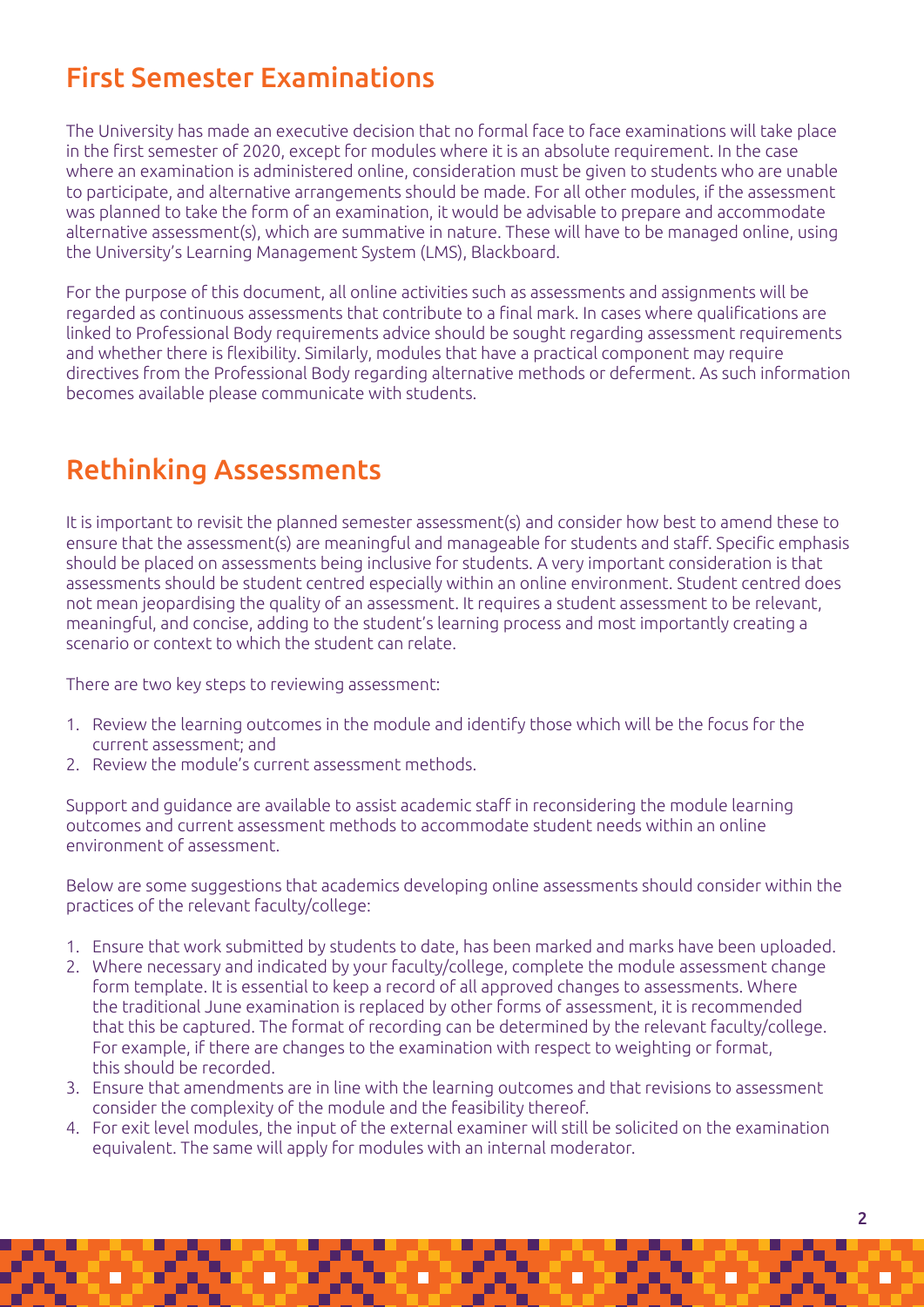Attached are examples of documents used to record changes in assessment that could be adapted for use by other faculties.

Faculty of Education (a [Change of Assessment form](https://uj.blackboard.com/bbcswebdav/orgs/CM0002/Faculty%20of%20Education%20Change%20of%20assessment%20form.docx) and an [example of a completed form](https://uj.blackboard.com/bbcswebdav/orgs/CM0002/Faculty%20of%20Education%20Example%20of%20how%20to%20fill%20out%20change%20of%20assessment%20form.docx))

[Faculty of Health Sciences](https://uj.blackboard.com/bbcswebdav/orgs/CM0002/Faculty%20of%20Health%20Sciences%20Approval%20of%20Assessment%20Changes.docx)

[College of Business & Economics](https://uj.blackboard.com/bbcswebdav/orgs/CM0002/Accounting%20Subject%20Calculation%20Criteria%20Per%20Calendar%20Year.xlsx)

### Assessment Principles

The purpose of this part of the document is to remind you of the principles of assessment and to offer options for consideration in the transition to distance learning and teaching.

| <b>ASSESSMENT PRINCIPLE</b>                                                                                                   | <b>IMPLICATIONS FOR TRANSITION TO REMOTE TEACHING</b>                                                                                                                                                                                                                                                                                                                                                                                                                                                                                                                                 |
|-------------------------------------------------------------------------------------------------------------------------------|---------------------------------------------------------------------------------------------------------------------------------------------------------------------------------------------------------------------------------------------------------------------------------------------------------------------------------------------------------------------------------------------------------------------------------------------------------------------------------------------------------------------------------------------------------------------------------------|
| Assessments must be aligned<br>with module learning outcomes<br>(LOs) and contribute to the<br>programme purpose.             | Revised assessments must be aligned with learning outcomes.<br>٠<br>Provide students with a clear indication of what changes you<br>$\bullet$<br>have made and the reasons why the changes were made.<br>Explore ways in which the overall assessment load can be<br>$\bullet$<br>reduced across modules and programmes.                                                                                                                                                                                                                                                              |
| Revision of assessment in<br>modules may have <b>implications</b><br>for the overall programme.                               | Revised assessment strategies should be planned by the<br>department or discipline as a whole.<br>Identify and devise strategies for those LOs which may<br>$\bullet$<br>not be achievable online (for example, practicals, work-<br>integrated learning, laboratory sessions). This could be done<br>in subsequent modules of the programme.<br>Make plans for the assessment and moderation of exit-level<br>$\bullet$<br>modules. Some faculties/college will have specific needs and<br>ought to consider appending these general guidelines with<br>faculty specific quidelines. |
| Ensure that the purpose of<br>assessments and how they<br>contribute to achieving learning<br>outcomes are clear to students. | Communicate all assessment changes to students clearly.<br>٠<br>Provide students with a clear plan of how the revised<br>$\bullet$<br>teaching, learning and assessment are connected to and<br>contribute to the programme.                                                                                                                                                                                                                                                                                                                                                          |

(table continues on pages 4-7)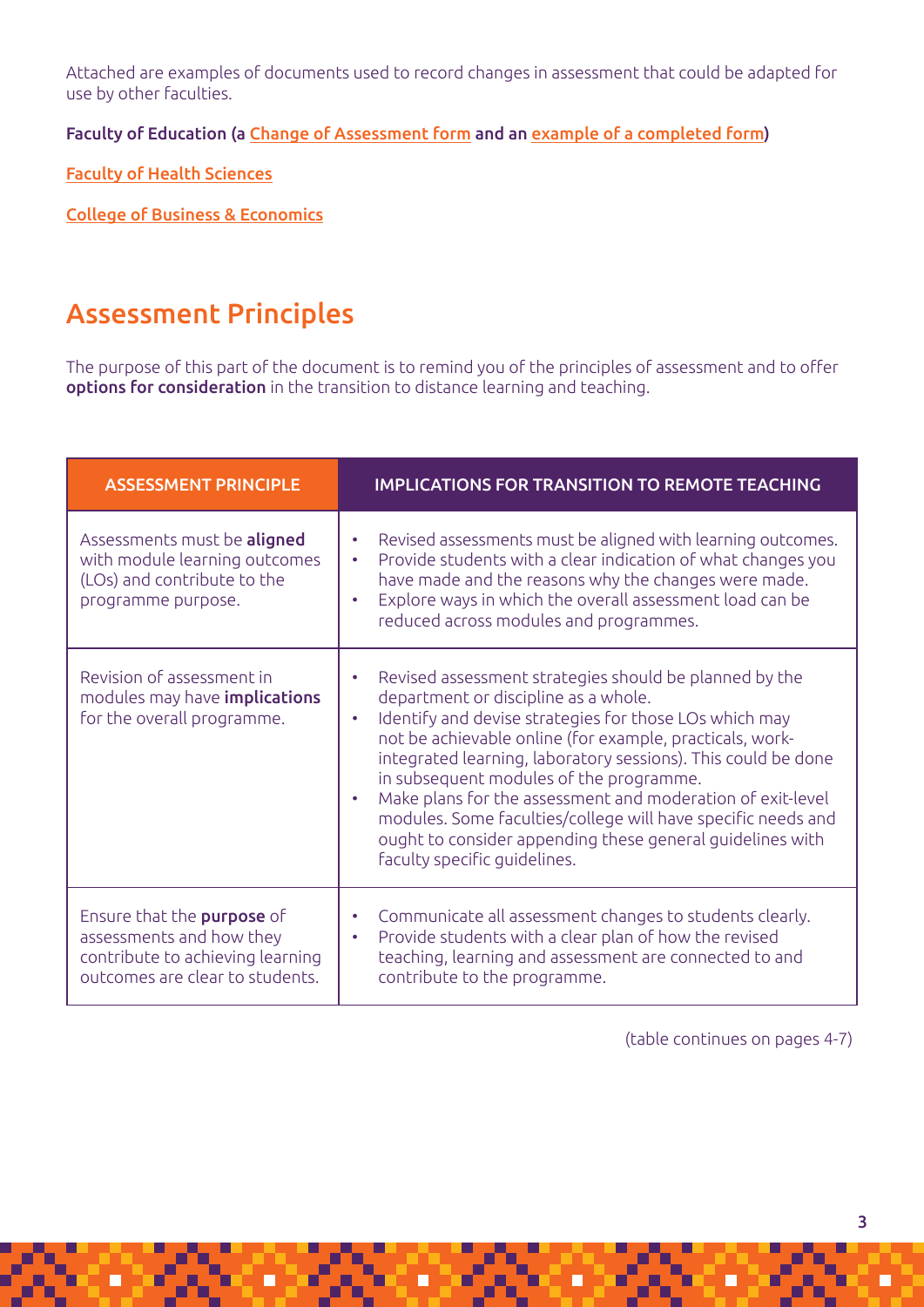| <b>ASSESSMENT PRINCIPLE</b>                                                                                                                                         | <b>IMPLICATIONS FOR TRANSITION TO REMOTE TEACHING</b>                                                                                                                                                                                                                                                                                                                                                                                                                                                                                                                                                                                                                                                                                                                                                                                                                                                                                                     |
|---------------------------------------------------------------------------------------------------------------------------------------------------------------------|-----------------------------------------------------------------------------------------------------------------------------------------------------------------------------------------------------------------------------------------------------------------------------------------------------------------------------------------------------------------------------------------------------------------------------------------------------------------------------------------------------------------------------------------------------------------------------------------------------------------------------------------------------------------------------------------------------------------------------------------------------------------------------------------------------------------------------------------------------------------------------------------------------------------------------------------------------------|
| Use a <b>variety</b> of assessment<br>methods.<br>The purpose of any assessment<br>is the key factor when deciding<br>on the method and format of an<br>assessment. | A variety of assessment methods can be used, ranging<br>$\bullet$<br>from case studies, mind maps, comparative summaries to<br>well-structured short answer questions.<br>Offer smaller, more regular opportunities to determine<br>$\bullet$<br>insight into and application of the content.<br>Smaller self-assessment tasks may be useful in measuring<br>$\bullet$<br>prior knowledge.<br>Students should also have opportunities to review their<br>$\bullet$<br>own performance and assess their learning using self-<br>tests, journaling or short quizzes that contain built-in<br>feedback. This will help students to take responsibility<br>for their own learning and develop them as independent<br>learners.                                                                                                                                                                                                                                |
| Communicate clear criteria for the<br>successful execution of tasks to<br>students.                                                                                 | Assessments and assignments should have clear, detailed<br>$\bullet$<br>instructions, which include information such as date and<br>time of submission, the length of the document/word<br>count, mark allocation, etc.<br>Supply clear evaluation criteria that spell out how the<br>$\bullet$<br>division of work must take place and explain how marks<br>will be allocated.<br>Where possible, distribute assignments together with a<br>$\bullet$<br>rubric and explain to students how to use the rubric to<br>guide their response.<br>Communication with students should be open, supportive<br>$\bullet$<br>and engaging, allow them to express their difficulties,<br>whether with the technology or the learning required.<br>Take into account the circumstances of the students and<br>$\bullet$<br>allow for flexibility within reasonable limits.<br>Make provision for students to catch up with assessments<br>$\bullet$<br>if required. |
| Assessments must be <b>fair</b> and<br>should not disadvantage any<br>groups of students.                                                                           | A quick, short, low stake assessment at the beginning of<br>$\bullet$<br>the term will be useful as a 'temperature gauge' (it could<br>provide insight into student well-being/prior learning as<br>well as access to resources).<br>Assessment tasks must consider students' access to online<br>$\bullet$<br>and other resources. Be clear on what they would need to<br>complete a task.<br>Learning new software/technologies and procedures are<br>$\bullet$<br>counterproductive unless there is a clear benefit and the<br>students have easy access to the required technology.<br>For group projects and assessments, it is essential to make<br>$\bullet$<br>sure that students are able to connect with one another.                                                                                                                                                                                                                           |

78. OR

82

F

G

838

E

838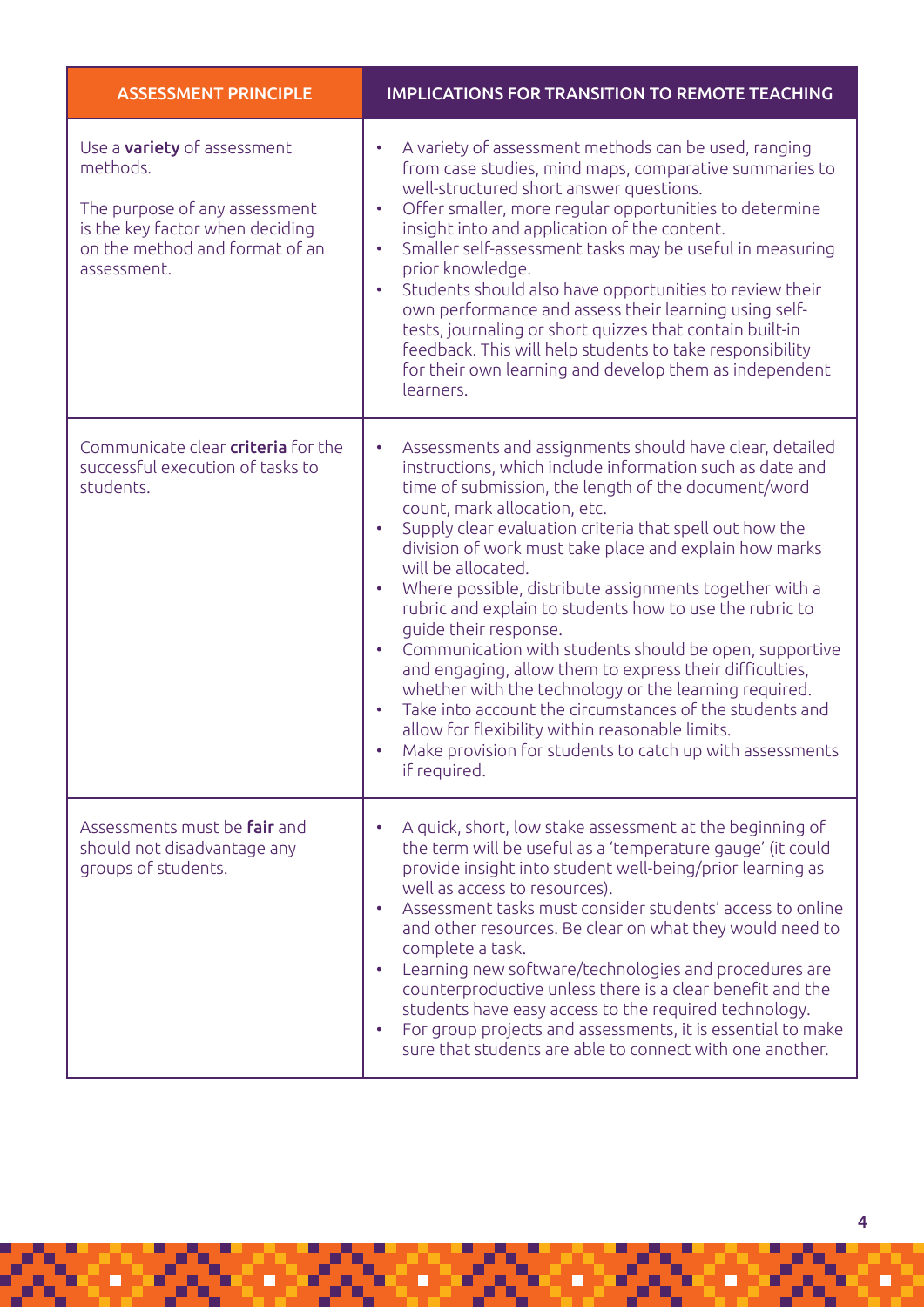| <b>ASSESSMENT PRINCIPLE</b>                                                                                                                                  | <b>IMPLICATIONS FOR TRANSITION TO REMOTE TEACHING</b>                                                                                                                                                                                                                                                                                                                                                                                                                                                                                                                                                                                                                                                                                                                                                                                                                                              |
|--------------------------------------------------------------------------------------------------------------------------------------------------------------|----------------------------------------------------------------------------------------------------------------------------------------------------------------------------------------------------------------------------------------------------------------------------------------------------------------------------------------------------------------------------------------------------------------------------------------------------------------------------------------------------------------------------------------------------------------------------------------------------------------------------------------------------------------------------------------------------------------------------------------------------------------------------------------------------------------------------------------------------------------------------------------------------|
| Assessments, their design and<br>submission processes must be<br>flexible. Create conditions to help<br>students complete assessment<br>tasks - be flexible. | Avoid time-limited assessments if possible. If you do<br>use this, create flexible assessment windows - e.g. give<br>students a window of four hours in which to complete a<br>test of 30 minutes.<br>Ideally, submission deadlines should be for a few days/<br>$\bullet$<br>weeks (rather than a few hours).<br>If you use tests and assessments, consider allowing<br>$\bullet$<br>students more than one attempt (not only due to<br>connection problems, but also to create security and<br>lessen stress on the part of the student).<br>Allow submissions after the due date - on Blackboard<br>$\bullet$<br>submissions will be marked as late, but submissions are<br>accepted.<br>Acknowledge the resolve and ingenuity of students.<br>$\bullet$<br>If possible, offer students choices in how they show how<br>they have reached the learning outcomes.                                |
| Do not over-assess and keep<br>assessment simple.                                                                                                            | Revisit planned assessment and revise the nature/number<br>of tasks students are expected to complete for the<br>module.<br>Do not over-complicate either the tasks or the materials<br>$\bullet$<br>you use. All sources provided ought to be easily accessible<br>using a cellphone or potentially no additional technology<br>at all.<br>Although not recommended, if videos or audios are used<br>for assessments/assignments purposes, they must only<br>be a maximum of 5-6 minutes in duration and MUST<br>have a transcript available for students that have data<br>restrictions and cannot view/listen to the videos/audios.<br>For modules that rely heavily on image-dense material,<br>please minimise the size of image and save the document<br>as a PDF.<br>Consider the pacing of assignments and be mindful of<br>$\bullet$<br>students' access to resources and their workload. |
| <b>Balance</b> summative and formative<br>assessments.                                                                                                       | Avoid 'high-stake' summative assessments, especially at<br>the beginning. Instead implement smaller, continuous<br>assessments that engage students and guide their<br>learning.<br>Divide bigger tasks or tests into a series of smaller<br>$\bullet$<br>activities which are easier for students to complete on a<br>small device and easier to mark.<br>Dividing larger assignments into smaller sections will<br>$\bullet$<br>boost students' confidence in working in this new<br>environment without academically prejudicing them<br>unnecessarily.                                                                                                                                                                                                                                                                                                                                         |

ď,

Ŀ,

Ξ

ó

5

B

q

 $\blacksquare$ 

Ó

Ξ

ш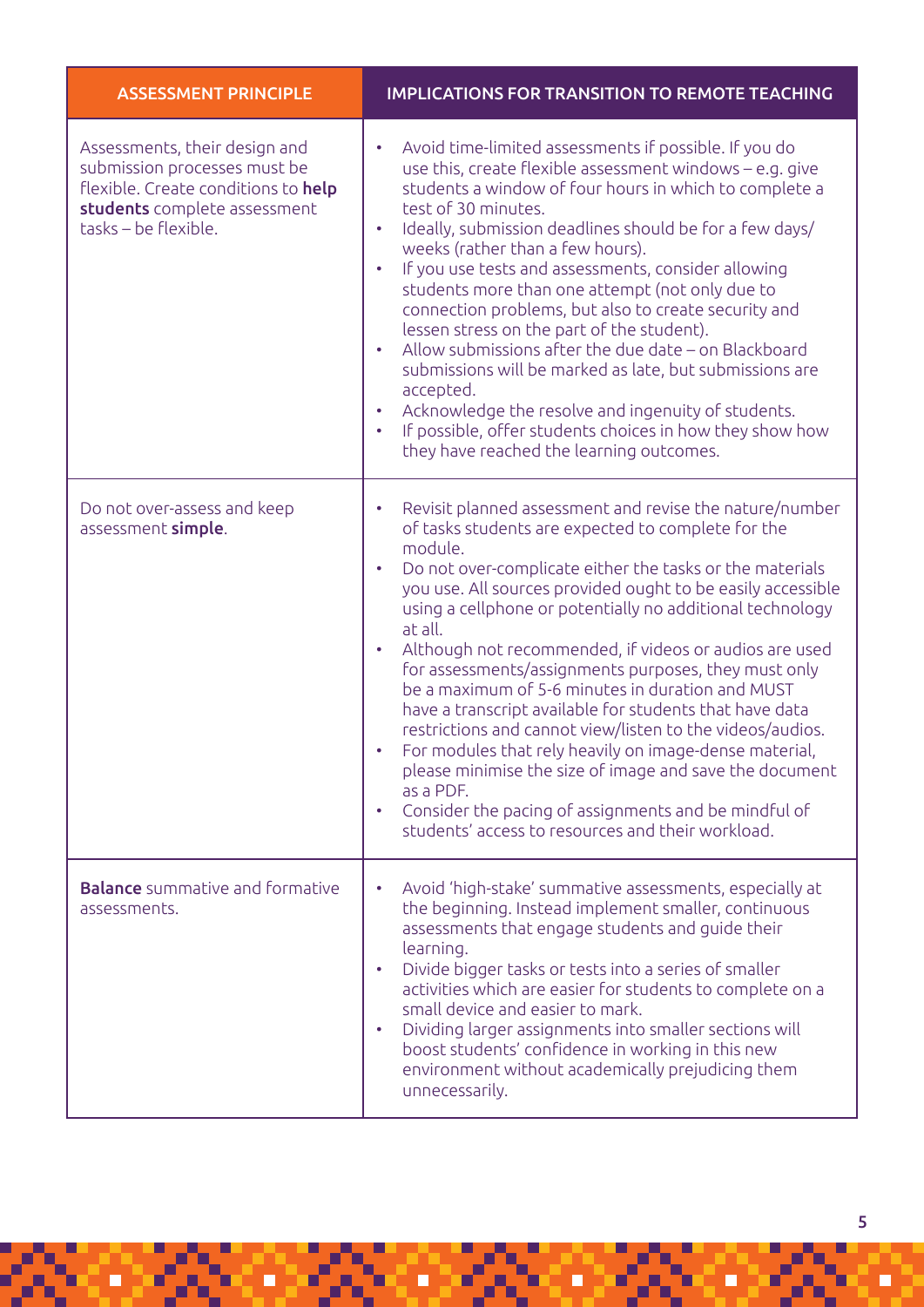| <b>ASSESSMENT PRINCIPLE</b>                                                                      | <b>IMPLICATIONS FOR TRANSITION TO REMOTE TEACHING</b>                                                                                                                                                                                                                                                                                                                                                                                                                                                                                                                                                                                                                                                                                                                                                                                                                                                                                                                                                                                                                                                                                                                                                                                                                                                           |
|--------------------------------------------------------------------------------------------------|-----------------------------------------------------------------------------------------------------------------------------------------------------------------------------------------------------------------------------------------------------------------------------------------------------------------------------------------------------------------------------------------------------------------------------------------------------------------------------------------------------------------------------------------------------------------------------------------------------------------------------------------------------------------------------------------------------------------------------------------------------------------------------------------------------------------------------------------------------------------------------------------------------------------------------------------------------------------------------------------------------------------------------------------------------------------------------------------------------------------------------------------------------------------------------------------------------------------------------------------------------------------------------------------------------------------|
| Apply <b>authentic</b> assessment that<br>requires application.                                  | Design questions that require application to the real<br>$\bullet$<br>world and are relevant to students' current context.<br>Design assessment tasks to minimise mere recall which<br>$\bullet$<br>could contribute to plagiarism.                                                                                                                                                                                                                                                                                                                                                                                                                                                                                                                                                                                                                                                                                                                                                                                                                                                                                                                                                                                                                                                                             |
| Ensure that assessments are at the<br>right cognitive competency level.                          | Assessments should require analysis, critical thinking,<br>۰<br>application and interpretation skills that measure insight<br>into the subject matter at hand, and that require the<br>application of knowledge to a problem. For exit-level<br>outcomes consider using complex and broadly defined<br>tasks.<br>Competency-based assessments may require<br>demonstrations or practical applications and require<br>careful planning.                                                                                                                                                                                                                                                                                                                                                                                                                                                                                                                                                                                                                                                                                                                                                                                                                                                                          |
| <b>Feedback</b> is essential for learning<br>and must be constructive to<br>facilitate learning. | When feedback is provided soon after an assessment it<br>$\bullet$<br>will be more meaningful and important to students.<br>Feedback and guidance should be constructive and help<br>$\bullet$<br>students to improve.<br>Feedback should be focussed on helping students to<br>$\bullet$<br>understand whether they have/have not met the criteria<br>for the assessment.<br>Feedback should focus on content as well as a discipline's<br>$\bullet$<br>language and style of argument.<br>Well-structured feedback will assist students in learning<br>$\bullet$<br>to make judgements on their own performance.<br>Consider allowing multiple submission attempts as this<br>$\bullet$<br>serves a developmental purpose, especially when using<br>SafeAssign or Turnitin.<br>Feedback can be given directly on written assessments in<br>a text format or as a voice note (if marking online), else it<br>can be given in a Word document.<br>A generically compiled document with feedback can be<br>$\bullet$<br>provided.<br>Feedback from students, in turn, provides information<br>$\bullet$<br>to lecturers on how to change future teaching and<br>assessments, if required. Feedback on tasks can be given<br>after final submission date to allow for flexible and<br>staggered submission dates. |
| Maintain the integrity of<br>assessment.                                                         | Document all changes according to procedures decided<br>on by the Faculty.<br>Make effort to reaffirm importance of practice of<br>$\bullet$<br>academic integrity by staff and students.                                                                                                                                                                                                                                                                                                                                                                                                                                                                                                                                                                                                                                                                                                                                                                                                                                                                                                                                                                                                                                                                                                                       |

æ

98

D

3

S

8

۲

ś

ż

ą

þ

Ξ

98

ц

E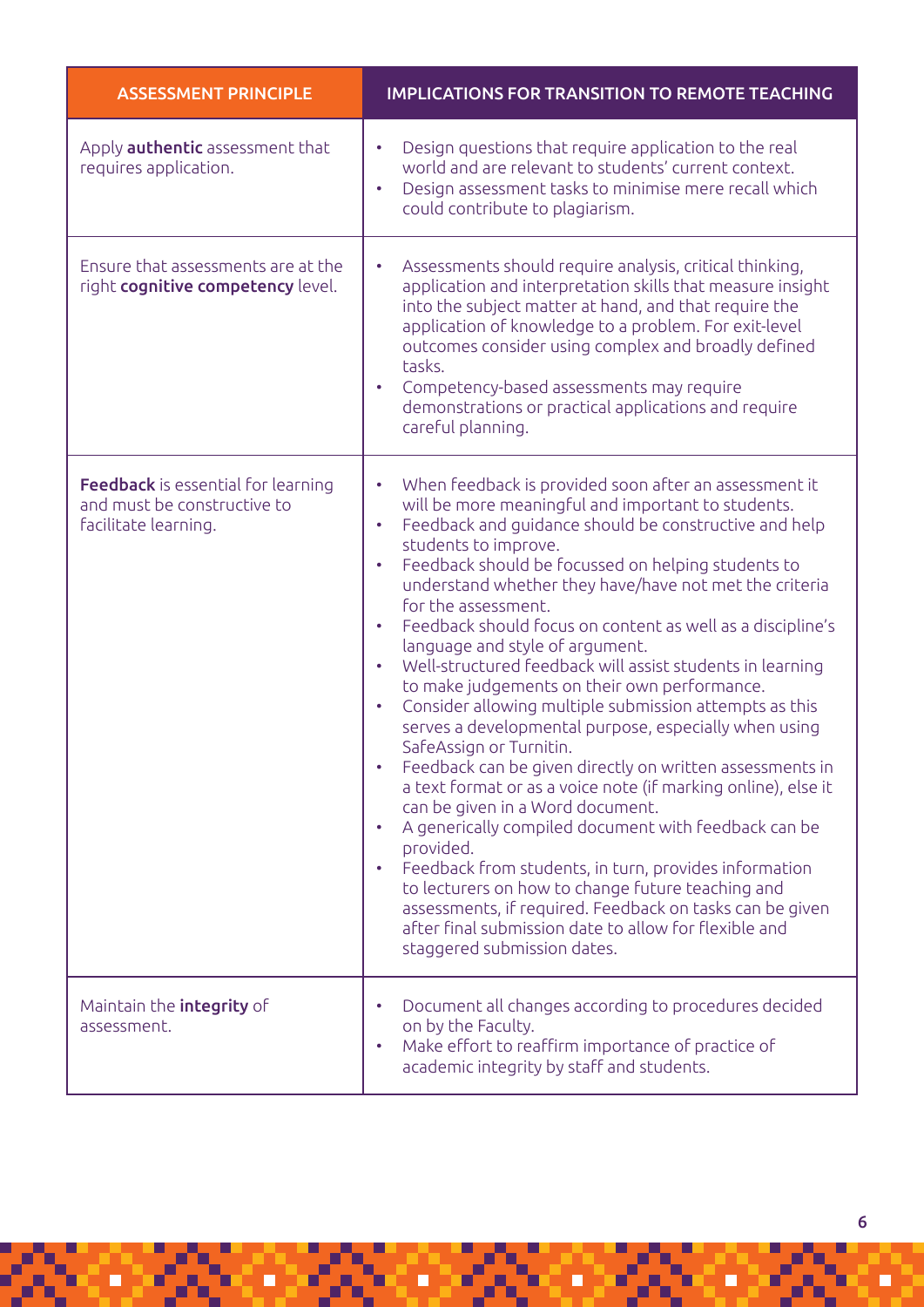| <b>ASSESSMENT PRINCIPLE</b>                      | <b>IMPLICATIONS FOR TRANSITION TO REMOTE TEACHING</b>                                                                                                                                                                                                                                                                                                                                                                                                                                                                                                                                                                                                                                                                   |
|--------------------------------------------------|-------------------------------------------------------------------------------------------------------------------------------------------------------------------------------------------------------------------------------------------------------------------------------------------------------------------------------------------------------------------------------------------------------------------------------------------------------------------------------------------------------------------------------------------------------------------------------------------------------------------------------------------------------------------------------------------------------------------------|
| Provide guidelines on the<br>submission process. | Give your students a simple file naming convention,<br>for example, Lastname studentnumber Essay1 docx.<br>(Jones 2101010 Assignment6 docx). This process<br>simplifies administration.<br>Make sure you use PDFs for all/most content documents<br>and PowerPoint presentations as they minimise file sizes<br>and are mobile-friendly. *Use Handbrake and VCL Media<br>Player to reduce files sizes.<br>Every assessment or assignment should have a Word<br>document (or Excel spreadsheet where applicable) version<br>available for emailing to students that have limited access<br>to the Internet. The assessment/assignment document<br>can then be downloaded, completed and emailed back to<br>the lecturer. |

### For excellent resources on online assessments go to:

Using lessons learned during the #FeesMustFall period, UFS, UCT, UP and UJ created a website with guidelines and great ideas for online assessments. [Click here](https://blendedlearningresources.co.za/online-assessment-landing-page/)

Duan van de Westhuizen's *[Guidelines for Online Assessment](https://www.oercommons.org/courses/guidelines-for-online-assessments-for-educators)* for Educators is an open source publication providing guidelines, strategies and tools for online assessments.

### Types of Assessments

The purpose of online assessments also governs the type and format of the assessment. Online assessment may be used for diagnostic, formative or summative assessment purposes; a variety of possibilities is offered below.

#### Important notes

- The Blackboard App only supports True/False, Multiple Choice, Short Answer, Essay and Either/Or question types − thus do not use the other question types. Most questions can be formatted to be used successfully in the available question types.
- As a rule of thumb, short questions should be scaled; varying from the recall of information and 'figuring out' of answers with little or no guessing (approximately 35%), to more advanced, insightrequiring questions (50%), to higher-order questions that require application and interpretation of content (15%).
- A content-specific rubric, marking grid or evaluation criteria must be supplied for written assessments/assignments.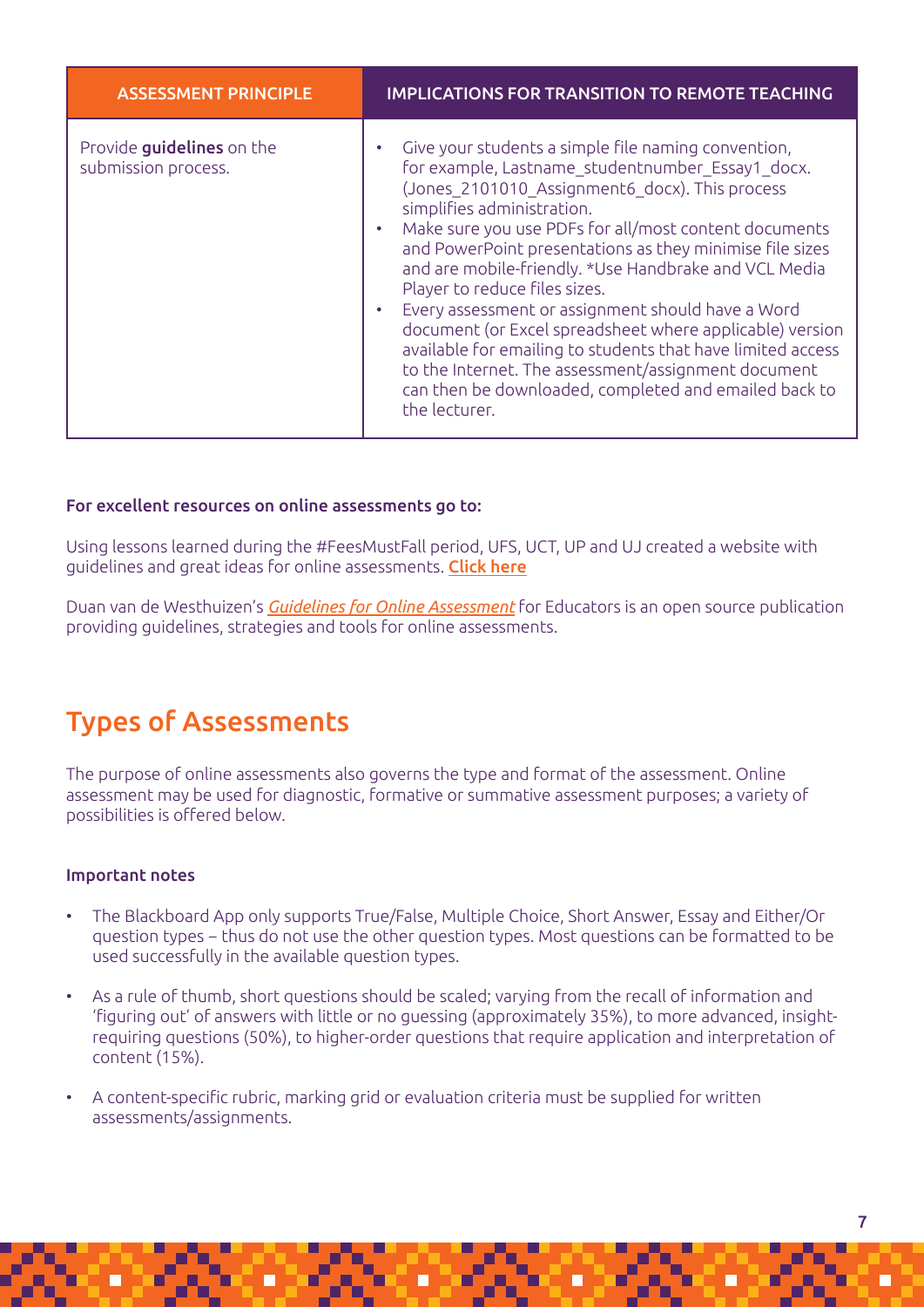| <b>Assignment type</b>                                         | <b>Assignment</b><br>description                                                                | <b>Examples</b>                                                                                                                                                                                                                                                                                                                                                                                                                                                                                                                                                                                           |  |
|----------------------------------------------------------------|-------------------------------------------------------------------------------------------------|-----------------------------------------------------------------------------------------------------------------------------------------------------------------------------------------------------------------------------------------------------------------------------------------------------------------------------------------------------------------------------------------------------------------------------------------------------------------------------------------------------------------------------------------------------------------------------------------------------------|--|
| <b>Written</b><br>assignment<br>(essay)                        | An assignment<br>based on<br>comprehensive<br>writing.                                          | Article review, case study, essay, critical analysis, summary,<br>$\bullet$<br>note taking, literature review, letters, report writing, story<br>writing – with or without additional research required.<br>This is how you create an assignment on Blackboard:<br>$\bullet$<br>click here<br>Different essays are to be used for assessing certain skills:<br>$\bullet$<br>click here<br>Example of a critical analysis essay: click here<br>$\bullet$<br>Example of a compare and contrast essay: click here<br>$\bullet$<br>Examples of assignment/assessment instructions:<br>$\bullet$<br>click here |  |
| Comprehen-<br>sion type<br>or reading<br>response<br>questions | Text or video<br>information<br>is supplied<br>that requires<br>responses in<br>written format. | Text or short video followed by different types of<br>$\bullet$<br>questions such as short questions, analysis, and<br>application of knowledge to a situation.<br>Suitable for laboratory technique demonstrations<br>٠<br>followed by questions.<br>Scenarios or life events can be presented which have to<br>$\bullet$<br>be analysed, interpreted or explained.<br>This is how you upload a video on Backboard: click here<br>$\bullet$<br>Videos should be accompanied by a transcript.                                                                                                             |  |
| <b>Compiling</b><br>a planning<br>document                     | An assignment<br>that contains all<br>steps followed<br>to plan a<br>process or<br>procedure.   | Examples of these are project plans, a report containing<br>steps/procedures, a website plan, contract plan, or progress<br>reports on plans.                                                                                                                                                                                                                                                                                                                                                                                                                                                             |  |
| <b>Projects</b>                                                | Simulation of a<br>project.                                                                     | Actual steps of a project are followed, and all relevant<br>documents compiled. A mini project could contain a proposal<br>with a portfolio of evidence which is assessed internally or by<br>an external partner.                                                                                                                                                                                                                                                                                                                                                                                        |  |
| Problem-<br>solving<br>assignment                              | An assignment<br>based on<br>solving a<br>problem or<br>problems.                               | Includes any problem-related content that requires<br>investigation into an issue to solve a problem such as<br>mathematical, scenario-based, chemistry, theory and<br>construction problems.                                                                                                                                                                                                                                                                                                                                                                                                             |  |

 $\blacksquare$ 

 $\blacksquare$ 

 $\blacksquare$ 

 $\Box$ 

 $\Box$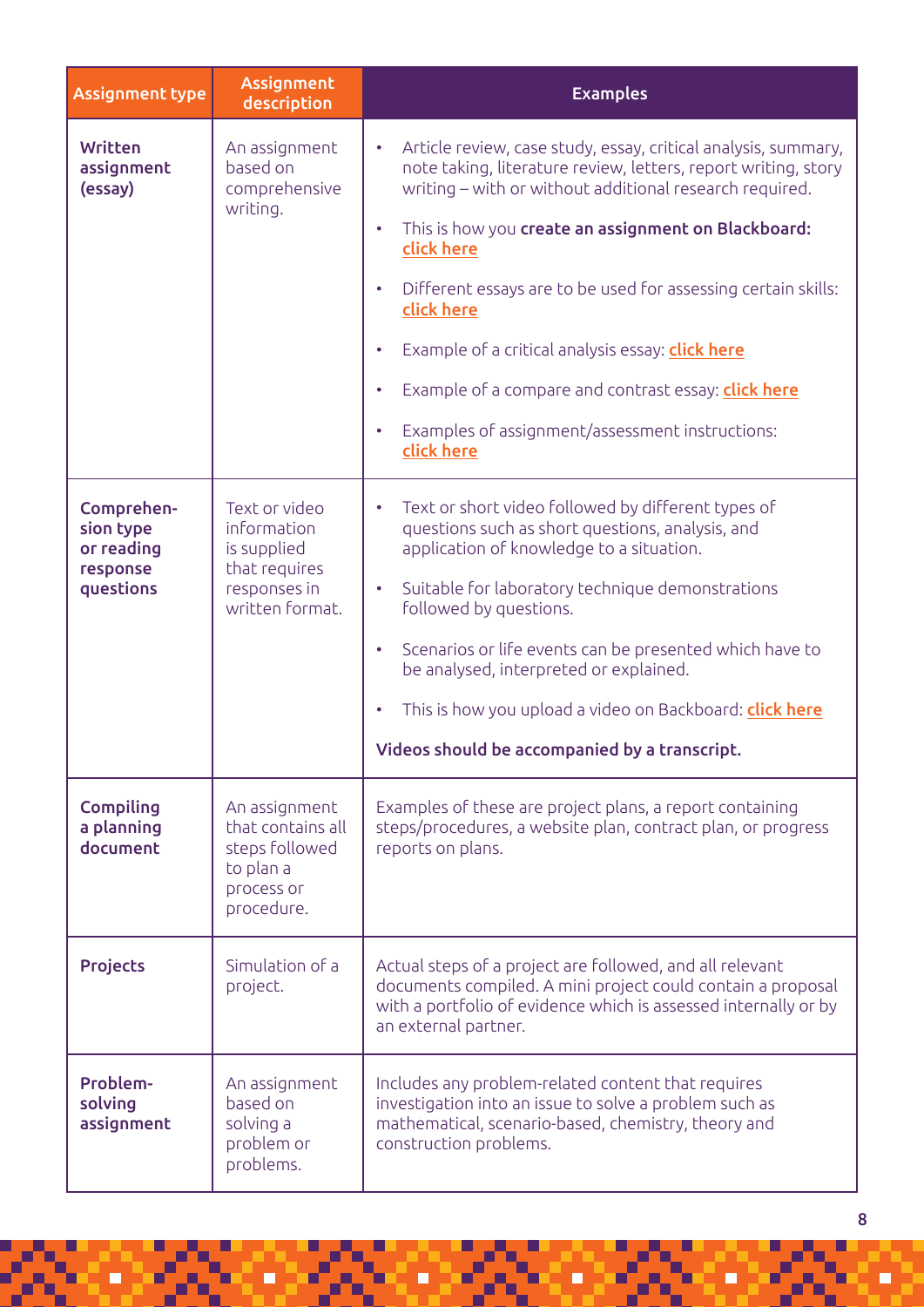| <b>Assignment type</b>                  | Assignment<br>description                                                       | <b>Examples</b>                                                                                                                                                                                                                                                                                                                                                                                                                                                                       |
|-----------------------------------------|---------------------------------------------------------------------------------|---------------------------------------------------------------------------------------------------------------------------------------------------------------------------------------------------------------------------------------------------------------------------------------------------------------------------------------------------------------------------------------------------------------------------------------------------------------------------------------|
| Research-<br><b>based</b><br>assignment | An assignment<br>based on<br>research tasks.                                    | Assignments based purely on research such as a mini proposal<br>or a market research project.                                                                                                                                                                                                                                                                                                                                                                                         |
| <b>Practice-based</b>                   | A single<br>event or a<br>combination of<br>performances<br>analysis.           | Report/analysis or presentation in various formats reflecting<br>on the said performance/practice.                                                                                                                                                                                                                                                                                                                                                                                    |
| <b>Report writing</b>                   | Comprehensive<br>report writing.                                                | Reporting of skills in a laboratory which may/may not include<br>the writing up of results. A project report falls into this<br>category as well.                                                                                                                                                                                                                                                                                                                                     |
| Online<br>test short<br>questions       | An assessment<br>that requires<br>responses from<br>students.                   | These can be presented on different platforms such as a<br>Google form test, a paper-based test or an online Blackboard<br>test for example.<br>Not all Blackboard (Bb) question types can be used.<br>Please refer to the links below for short question possibilities<br>and tips on settings for tests on Blackboard:<br><b>Types of questions on Blackboard</b><br>Tips and settings for tests, assignments and discussions<br><b>Example of a Word or Excel-based assessment</b> |
| <b>Written</b><br>assessments           | An assessment<br>where the<br>student must<br>construct their<br>own responses. | Essays, short answers, concept maps, etc. and could be<br>submitted via Turnitin or SafeAssign.                                                                                                                                                                                                                                                                                                                                                                                       |
| Open book<br>assessments                | An assessment<br>where the<br>student must<br>construct their<br>own responses. | Students may use any information at their disposal to<br>construct answers. This type of test requires questions that<br>demand application of knowledge and skills.                                                                                                                                                                                                                                                                                                                  |

Ч

ď,

Ë

ч

ď,

Ξ

٥

ď

Ċ

хY,

×

 $\blacksquare$ 

9

Ċ

д

п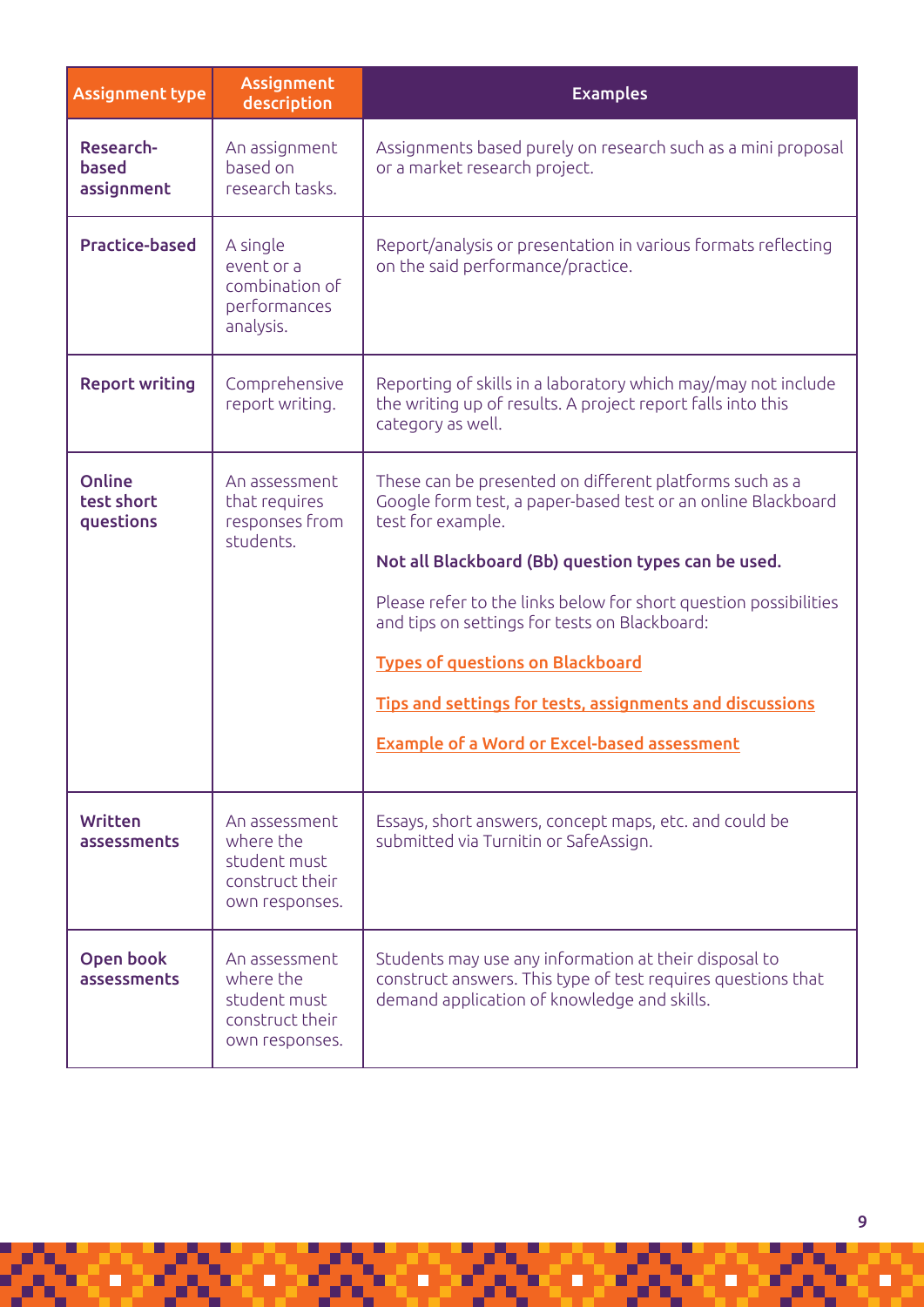| Assignment type                                           | <b>Assignment description</b>                                                                                                                                                                      | <b>Examples</b>                                                                                                                                                                                                                                                                                             |
|-----------------------------------------------------------|----------------------------------------------------------------------------------------------------------------------------------------------------------------------------------------------------|-------------------------------------------------------------------------------------------------------------------------------------------------------------------------------------------------------------------------------------------------------------------------------------------------------------|
| <b>Practical</b><br>assessments                           | A practical assessment<br>undertaken in class. If<br>a clinical assessment<br>is undertaken in a real<br>clinical or hospital (e.g.<br>podiatry) this would<br>be a workplace-based<br>assessment. | Demonstration of a practical skill can be recorded<br>and submitted. Can be done synchronously or<br>asynchronously, using Blackboard Collaborate or<br>Microsoft Teams.<br>Keep available technology and data usage in mind<br>for these assessments. Not recommended                                      |
| Data analysis                                             | Examples of data<br>analysis is given.                                                                                                                                                             | Students may not be able to collect their own data, but<br>raw sets of data can be analysed.                                                                                                                                                                                                                |
| <b>Portfolio</b><br>assessments                           | A presentation of an<br>organised collection of<br>work.                                                                                                                                           | Various media elements can be used to compile<br>$\bullet$<br>a portfolio. This varies from videos, written text,<br>images, descriptions, tables, reports, hyperlinks,<br>etc. - mostly in a booklet format.<br>Blackboard assignments, wikis and blogs can be<br>$\bullet$<br>used to compile portfolios. |
| <b>Work-based</b><br>assessment or<br><b>Case studies</b> | Practical assessment<br>conducted in an actual<br>workplace or practice<br>setting.<br>Generally associated<br>with work-based<br>assessments.                                                     | If available, supervisor reports suffice but direct<br>$\bullet$<br>observations will not be possible and case-based<br>discussions should rather be requested.<br>If possible, a detailed, in-depth study of a<br>$\bullet$<br>phenomenon is reported on.                                                  |
| <b>Discussions</b>                                        | Building content and<br>constructing ideas.                                                                                                                                                        | Focused discussions allow for collaboration and<br>content building. Refer to attached documents on<br>how to create a discussion and using discussions as<br>assessments with examples.<br>How to create a discussion<br><b>Focused discussions as assessments</b>                                         |
| Peer and<br>group<br>assessments                          | Assessments are done<br>in pairs or groups.                                                                                                                                                        | Discussions, blogs, wikis and portfolios can be used for<br>peer and group assessments.<br>Peer and group assessments must be closely<br>monitored, and explicit evaluation guidelines must<br>be supplied.                                                                                                 |

 $\blacksquare$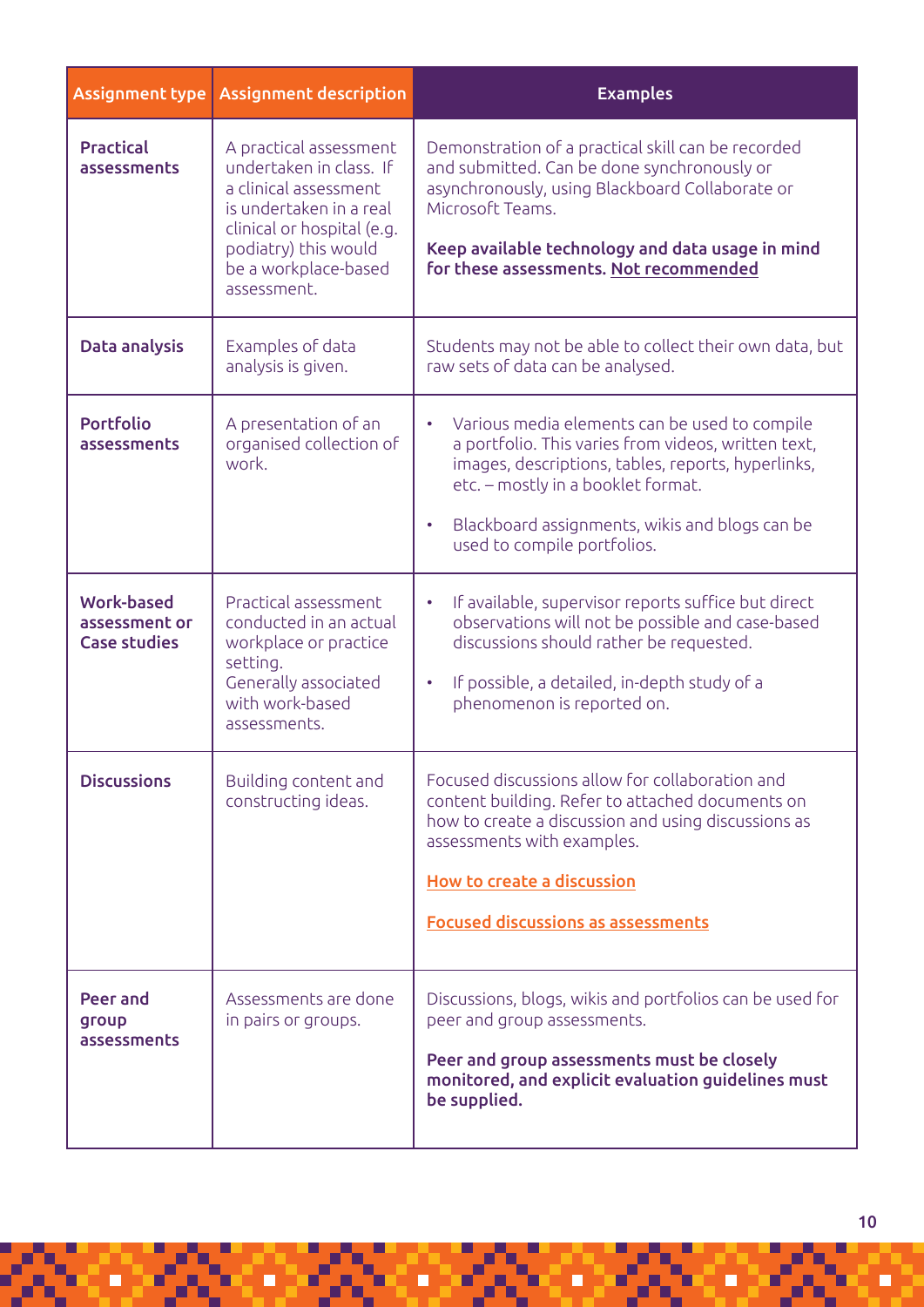| Assignment<br>type            | <b>Assignment</b><br>description                                                                    | <b>Examples</b>                                                                                                                                                                                                                                                                                                                                                                                                                                                                   |
|-------------------------------|-----------------------------------------------------------------------------------------------------|-----------------------------------------------------------------------------------------------------------------------------------------------------------------------------------------------------------------------------------------------------------------------------------------------------------------------------------------------------------------------------------------------------------------------------------------------------------------------------------|
| <b>Wikis and</b><br>blogs     | Building content<br>and constructing<br>ideas individually<br>or in a group.                        | Can be used for individual or collaborative group content<br>production. Blogs are structured like a website organised by<br>posts, while a wiki resembles a website organised by content.<br>This is how you create a blog, with an example, and a wiki:<br><b>Creating a blog in Blackboard</b><br><b>Example of a blog</b><br>How to create a Wiki                                                                                                                             |
| <b>Creative</b><br>production | Creative<br>production:<br>technical or<br>artistic in<br>essence.                                  | Here actual articles are produced ranging from visual<br>$\bullet$<br>presentations of artwork, actual objects, website designs,<br>games, architectural models, DVDs, audios, graphic<br>designs, articles of clothing or jewellery to App-, software-<br>or programme development.<br>The use of this assessment type, specifically for<br>$\bullet$<br>prototyping and manufacturing, depends on the<br>availability of materials, software and required submission<br>format. |
| <b>Poster</b><br>assignment   | Visual<br>presentation of<br>content.                                                               | Content is presented in a visual format such as a mood<br>$\bullet$<br>board, infographic, concept board or concept map, etc.<br>There are free online tools available for creating<br>$\bullet$<br>innovative posters. Electronic posters can be submitted as<br>a Word or PDF document or as a screenshot (image).                                                                                                                                                              |
| <b>Journals</b>               | Journals are a<br>personal space<br>for students to<br>communicate<br>with you and are<br>gradable. | Individual compilation of a portfolio presented in a journal<br>format.<br>How you create a Journal<br><b>Example of a Journal entry</b>                                                                                                                                                                                                                                                                                                                                          |
| <b>Simulations</b>            | Completion of<br>existing or free,<br>downloadable<br>simulations.                                  | There is a vast array of free simulations available specifically<br>for Science, Chemistry, Mathematics, Biology, Lab techniques,<br>etc.<br>Take note that these require downloading and a fair<br>amount of data usage.                                                                                                                                                                                                                                                         |

 $\Box$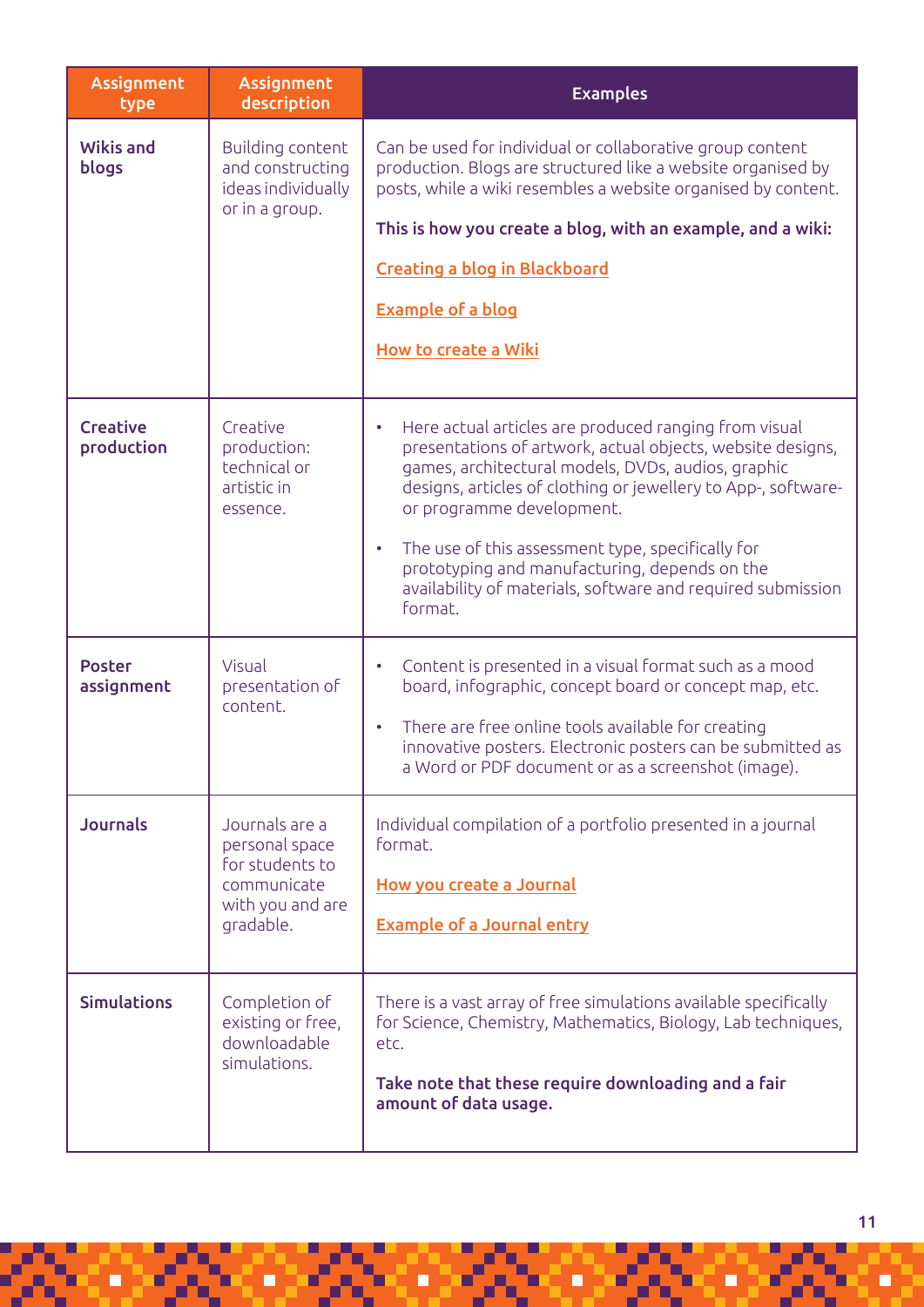# Students with Disabilities

Students with disabilities will need to be supported with the required adjustments made. Please stay in contact with the Disability Unit for additional guidance. The following methods are available to assess students with disabilities:

### Oral Administrative Tests:

Assessments can take the form of an oral test, unless a student has a speech disability. Students with hearing disabilities can be given written questions and they can reply with the appropriate answer in a form most suited. Most students with disabilities would benefit from this method of assessing. For questions that have a graphical representations/interpretation, an alternative means of questioning may need to be investigated and considered.

### Essay Type Exam Questions:

These types of questions would have to be concise to accommodate those students with learning disabilities as well as giving an appropriate time extension if necessary.

### Alternative Testing:

If your course involves the use of pictorial representation for extrapolative purposes, and the module has students with visual disabilities, you may have to amend the way you assess. This is because the student with the visual disability might not be able to access the images in order to answer the relevant question(s). In this instance, it is advisable for the student to rather explain elements, concepts or scenarios as opposed to extrapolating information from the image to answer the question(s).

### Time Extensions:

Depending on the complexity and method of assessment, students with learning, visual and/or physical disabilities may require additional time (over and above the time required to complete the questions/ tasks) to complete the assessment(s).

### Open Book Assessments:

You will have to consider alternative means of questioning, depending on the nature of the module, as well as the provision of additional time, based on the complexity of the assessment(s) as well as the type of disability students enrolled for the particular module.